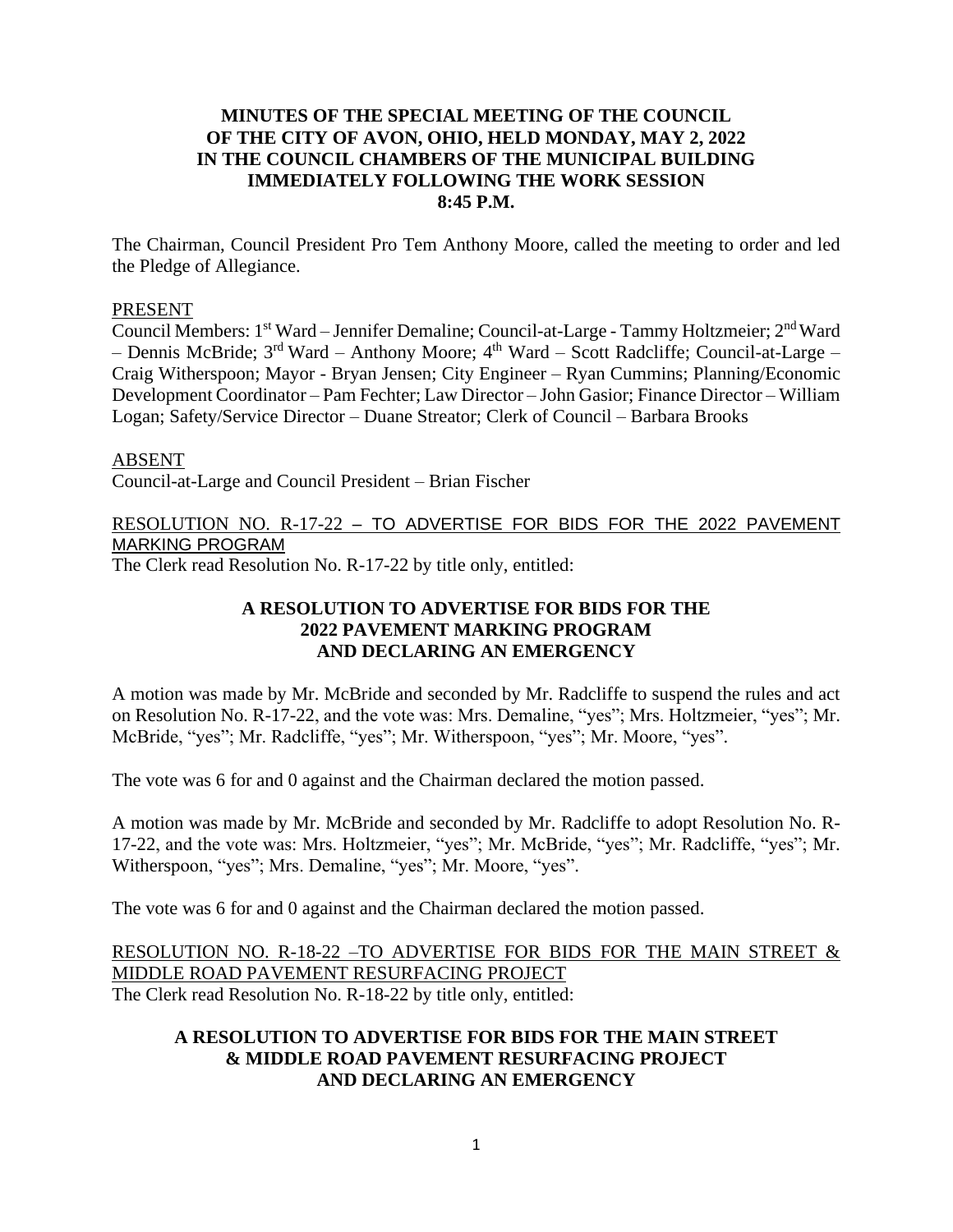A motion was made by Mr. McBride and seconded by Mr. Radcliffe to suspend the rules and act on Resolution No. R-18-22, and the vote was: Mr. McBride, "yes"; Mr. Radcliffe, "yes"; Mr. Witherspoon, "yes"; Mrs. Demaline, "yes"; Mrs. Holtzmeier, "yes"; Mr. Moore, "yes".

The vote was 6 for and 0 against and the Chairman declared the motion passed.

A motion was made by Mr. McBride and seconded by Mr. Radcliffe to adopt Resolution No. R-18-22, and the vote was: Mr. Radcliffe, "yes"; Mr. Witherspoon, "yes"; Mrs. Demaline, "yes"; Mrs. Holtzmeier, "yes"; Mr. McBride, "yes"; Mr. Moore, "yes".

The vote was 6 for and 0 against and the Chairman declared the motion passed.

RESOLUTION NO. R-19-22 – TO ADVERTISE FOR BIDS FOR THE 2022 AVON PARKS PAVING PROJECT

The Clerk read Resolution No. R-19-22 by title only, entitled:

# **A RESOLUTION TO ADVERTISE FOR BIDS FOR THE 2022 AVON PARKS PAVING PROJECT AND DECLARING AN EMERGENCY**

A motion was made by Mr. McBride and seconded by Mr. Radcliffe to suspend the rules and act on Resolution No. R-19-22, and the vote was: Mr. Witherspoon, "yes"; Mrs. Demaline, "yes"; Mrs. Holtzmeier, "yes"; Mr. McBride, "yes"; Mr. Radcliffe, "yes"; Mr. Moore, "yes".

The vote was 6 for and 0 against and the Chairman declared the motion passed.

A motion was made by Mr. McBride and seconded by Mr. Radcliffe to adopt Resolution No. R-19-22, and the vote was: Mrs. Demaline, "yes"; Mrs. Holtzmeier, "yes"; Mr. McBride, "yes"; Mr. Radcliffe, "yes"; Mr. Witherspoon, "yes"; Mr. Moore, "yes".

The vote was 6 for and 0 against and the Chairman declared the motion passed.

RESOLUTION NO. NO. R-20-22 – TO ADVERTISE FOR BIDS FOR THE DETROIT ROAD SANITARY SEWER EXTENSION PROJECT

The Clerk read Resolution No. R-20-22 by title only, entitled:

# **A RESOLUTION TO ADVERTISE FOR BIDS FOR THE DETROIT ROAD SANITARY SEWER EXTENSION PROJECT AND DECLARING AN EMERGENCY**

A motion was made by Mr. McBride and seconded by Mr. Radcliffe to suspend the rules and act on Resolution No. R-20-22, and the vote was: Mrs. Holtzmeier, "yes"; Mr. McBride, "yes"; Mr. Radcliffe, "yes"; Mr. Witherspoon, "yes"; Mrs. Demaline, "yes"; Mr. Moore, "yes".

The vote was 6 for and 0 against and the Chairman declared the motion passed.